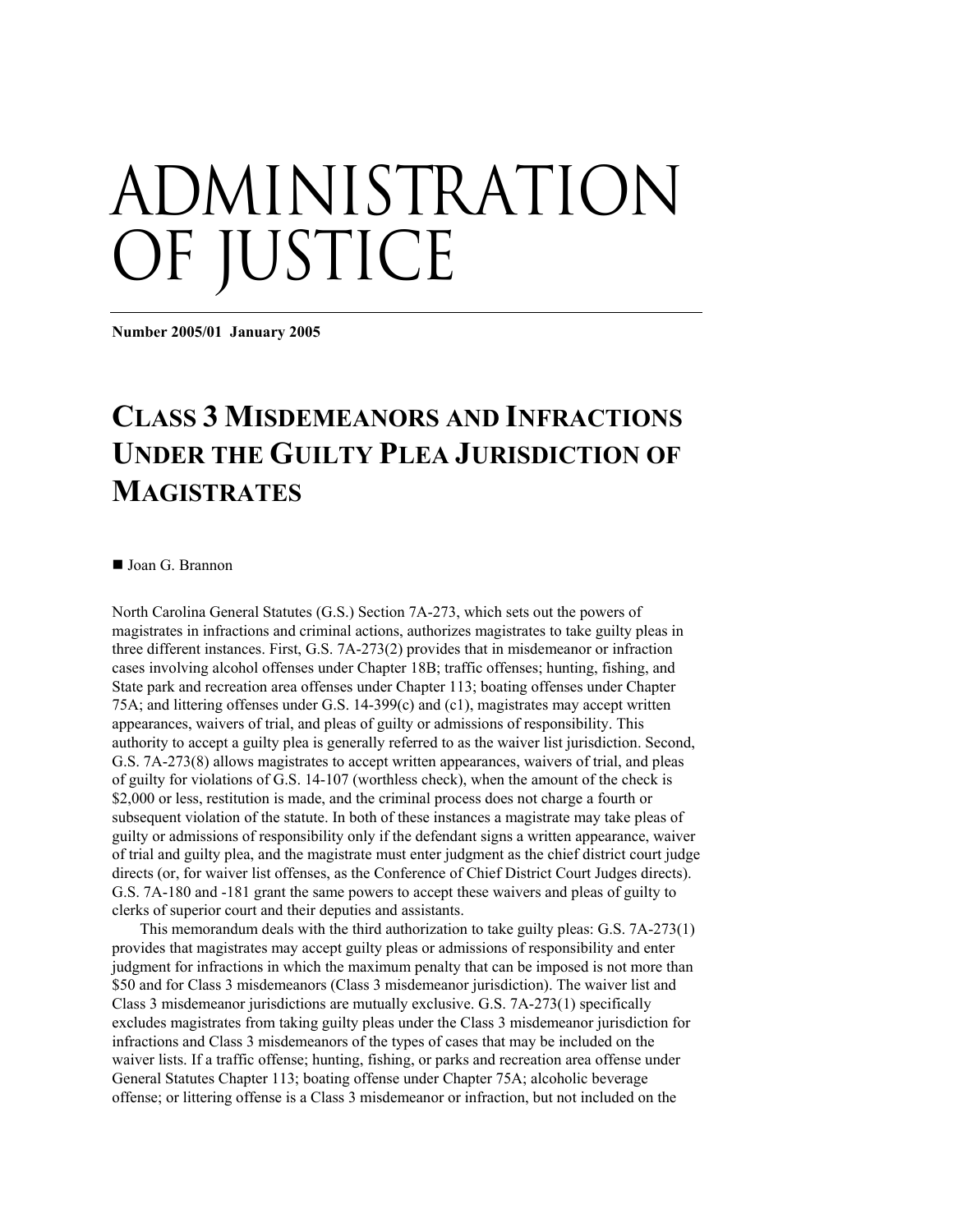applicable waiver list, the magistrate may not take a guilty plea to that offense under the Class 3 misdemeanor jurisdiction.

G.S. 7A-273(1) is different in its application. The effect is that for those offenses, the person charged must appear in court (or appear through an attorney) to dispose of the charge. Thus, the defendant must personally appear before the magistrate and plead guilty. He or she does not sign a waiver of appearance and trial. Also under this provision the magistrate determines the punishment rather than imposing punishment as directed by the chief district court judge. Finally, clerks of superior court have no authority to accept guilty pleas for Class 3 misdemeanors or infractions.

Most of the Class 3 misdemeanors are obscure, infrequently charged offenses. Commonly charged Class 3 offenses are violations of city and county ordinances; concealment of merchandise (G.S. 14- 72.1), second degree trespass (G.S. 14-159.13), and possession of ½ ounce or less of marijuana (G.S. 90-  $95(d)(4)$ ). The crime of drunk and disruptive (G.S. 14-444) is a Class 3 misdemeanor, but the statute specifically prohibits magistrates from accepting guilty pleas to that offense.

Although G.S. 15A-1340.23 allows the imposition of imprisonment for certain offenders, in practice magistrates may not impose imprisonment when the defendant pleads guilty. In Argersinger v. Hamlin, 407 U.S.  $25$  (1972)<sup>1</sup> the United States Supreme Court ruled that an active sentence of imprisonment cannot be imposed if the defendant is not represented by counsel. Nor may a suspended sentence be imposed or activated if defendant was not represented by counsel at the time of the imposition of the suspended sentence.2 Because defendants do not typically bring attorneys with them when they plead guilty, imprisonment or a suspended sentence is not an option for the magistrate. Therefore, magistrates are limited to imposing costs and a fine for Class 3 misdemeanors or costs and a penalty for infractions. G.S. 14-3.1 specifies that unless otherwise provided by law, the sanction for an infraction is a penalty of not more than \$100. Most infractions are not within the magistrate's jurisdiction because either the penalty is more than \$50 or they are traffic offenses and covered by the waiver list jurisdiction. For Class 3 misdemeanors, except for violations of city or county ordinances, the maximum fine is \$200, unless the specific statute provides otherwise. For city and county ordinances, G.S. 14-4 provides that if the ordinance

does not specify the amount of the fine, the maximum is \$50. However, an ordinance may expressly provide for a higher fine up to \$500. Before imposing a penalty for an infraction or a fine for a city or county ordinance, a magistrate must look at the particular ordinance to determine the maximum fine or penalty.

The procedure a magistrate should follow in taking guilty pleas under the Class 3 jurisdiction differs from the procedure for taking other guilty pleas because the magistrate must enter a judgment. The magistrate may use the form entitled "Judgment/Order or Other Disposition," AOC-CV-305 and indicate that the plea was guilty and the verdict was guilty and enter the amount of the judgment. Another option is for the magistrate to note the plea and judgment on defendant's copy of the process (usually a citation). The magistrate should make a notation similar to the following: "Defendant pleads guilty; the verdict is guilty; costs are imposed."

The magistrate must select the amount of fine imposed and may choose to impose no fine or any amount of fine up to the maximum allowed by the statute or ordinance. In some instances the ordinance or statute will provide for a minimum as well as a maximum fine. In those cases, the magistrate may impose no fine or if a fine is imposed, it must be at least the minimum fine. In a few cases the statute mandates that a fine be imposed, in which case the magistrate must impose at least the minimum fine. Court costs must be assessed against the defendant in all cases.

What should the magistrate do if upon specifying the amount of fine, if any, and costs, the defendant states that he or she does not have the cash necessary to pay the fine and costs? Although the statute does not speak to that issue, the magistrate should refuse to accept the guilty plea and indicate to the defendant that he or she may appear before a magistrate to plead guilty at a later time when the defendant has sufficient cash to comply with that magistrate's judgment or may appear before the district court judge at the time set for trial.

Listed below are all of the misdemeanors and infractions that fall within the magistrate's Class 3 jurisdiction. A few Chapter 20 offenses that are not traffic offenses<sup>3</sup> and General Statutes Chapter 113 provisions that are not hunting, fishing, or state park and recreation area offenses are included.

 $<sup>1</sup>$  No such right to counsel applies if a fine is imposed.</sup> Scott v. Illinois, 440 U.S. 367 (1979).

<sup>2</sup> Alabama v. Shelton, 535 U.S. 654 (2002).

<sup>&</sup>lt;sup>3</sup> The traffic offense waiver list indicates which parts of Chapter 20 are defined by the Conference of Chief District Judges to be traffic offenses. Offenses in other parts of Chapter 20 are not "traffic" offenses.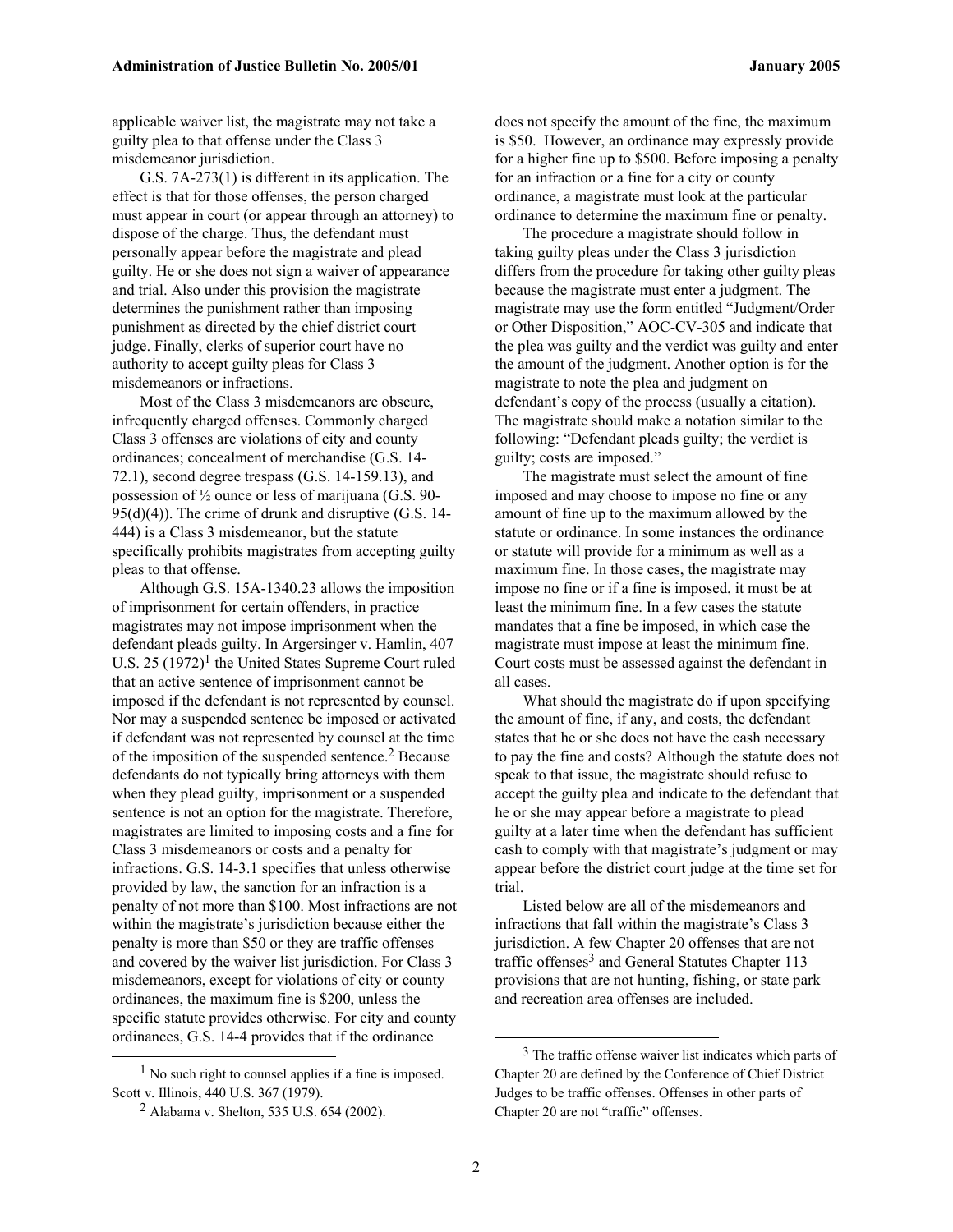## **Infractions and Misdemeanors Covered by G.S. 7A-273(1**

If the statutory citation is followed by another statutory cite in parenthesis, the first citation indicates the substantive provision and the second citation is to the punishment provision. Unless otherwise noted, all offenses are misdemeanors. The only punishment listed is the fine because no other punishment can be imposed without a lawyer representing defendant. The amount listed is the maximum fine. If the statute gives a minimum fine, that amount is listed in parenthesis and if the statute makes imposition of at least the minimum fine mandatory, that is indicated.

| G.S. Section | <b>Offense</b>                                                                                                                  | <b>Maximum Punishment</b>                         |
|--------------|---------------------------------------------------------------------------------------------------------------------------------|---------------------------------------------------|
| $14-4$       | Violating any county or city ordinance other than<br>ordinance regulating the operation or parking of<br>vehicles. <sup>4</sup> | \$500 if specified in ordinance<br>Otherwise \$50 |
| $14 - 2.6$   | Solicitation to commit a misdemeanor.                                                                                           | \$200                                             |
| $14 - 15$    | Issuing substitutes for money without authority.                                                                                | \$200                                             |
| $14-16$      | Receiving or passing unauthorized substitutes for money.                                                                        | \$200                                             |
| 14-68        | Owner of property failing to comply with orders of public<br>authorities.                                                       | \$50 per day (\$10)                               |
| 14-69        | Failure of officers to investigate incendiary devices.                                                                          | \$200 (\$25)                                      |
| $14 - 72.1$  | Concealment of merchandise in mercantile establishments<br>$(\text{shoplifting})$ . <sup>6</sup>                                | First offense only <sup>5</sup> : \$200           |
| 14-72.3      | Removal of shopping cart from shopping premises.                                                                                | \$200                                             |
| 14-103       | Obtaining certificate of registration of animals by false representation.                                                       | \$200                                             |
| 14-111.3     | Making unneeded ambulance request in certain counties.                                                                          | \$200                                             |
| 14-117.2     | Gasoline price advertisements must indicate if price dependent on<br>purchaser pumping fuel.                                    | \$200                                             |
| 14-118.5     | Theft of cable television service.                                                                                              | \$500                                             |
| 14-129       | Taking certain wild plants from land of another.                                                                                | \$50(\$10)                                        |
| 14-129.2     | Taking sea oats.                                                                                                                | \$200<br>Mandatory (\$25)                         |
| 14-131       | Trespass on land under option by the federal government.                                                                        | \$200                                             |

<sup>&</sup>lt;sup>4</sup> City or county ordinances regulating the operation or parking of vehicles are infractions, but are not listed in this chart because they fall within "traffic offenses" covered by the waiver list.

<sup>&</sup>lt;sup>5</sup> Subsequent offenses within a certain period of time are Class 2 misdemeanors and not within the magistrate's jurisdiction.

 $6$  Although the statute includes special provisions about granting suspended sentences, it does not require the imposition of a sentence. Therefore, magistrates may take a guilty plea to the offense.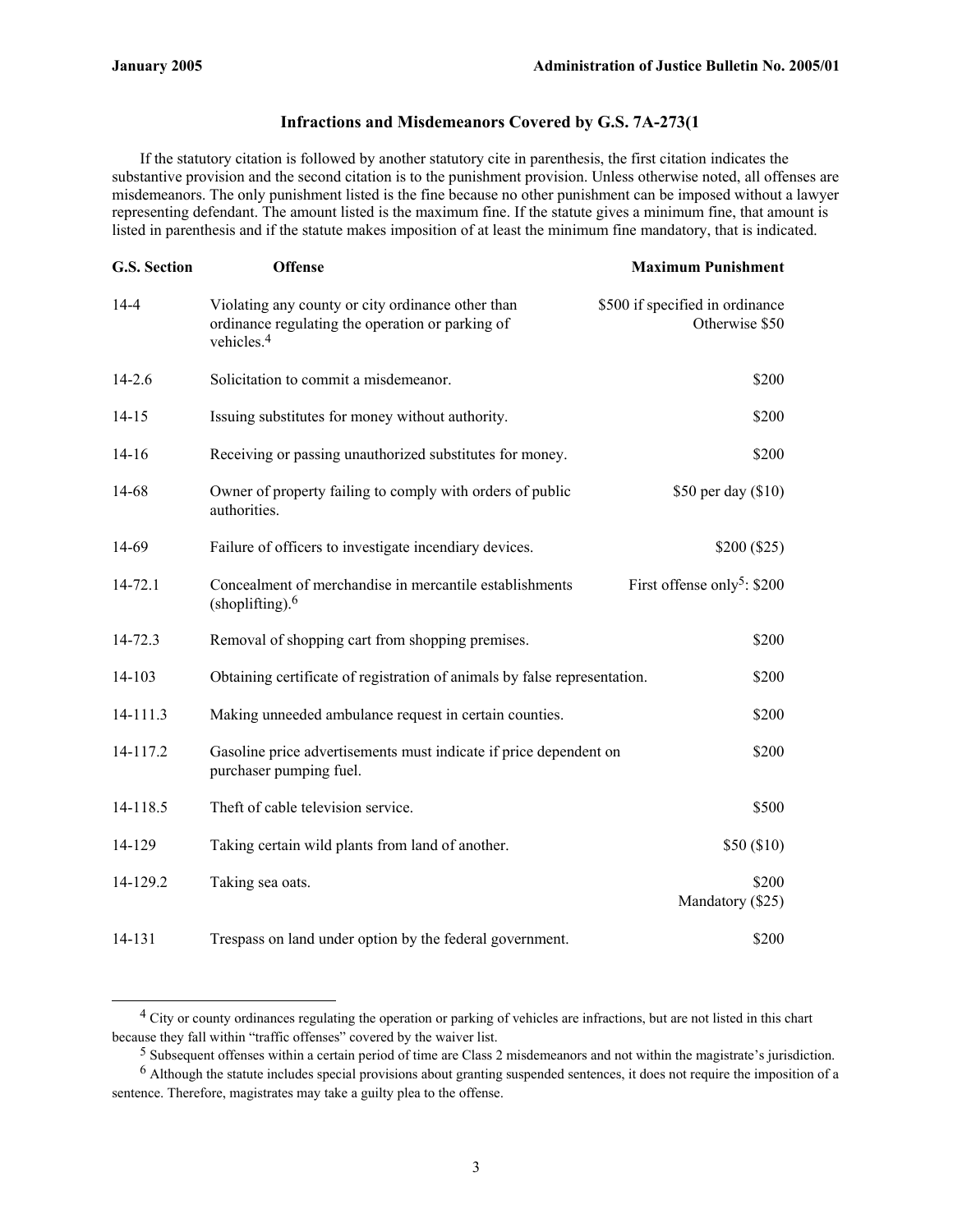| G.S. Section               | <b>Offense</b>                                                                                                       | <b>Maximum Punishment</b>                                                      |
|----------------------------|----------------------------------------------------------------------------------------------------------------------|--------------------------------------------------------------------------------|
| 14-134.2                   | Operating motor vehicle upon utility easements that is posted "no<br>trespassing" or after being forbidden to do so. | \$200                                                                          |
| 14-138.1                   | Setting fire to grassland, brushland, or woodland.                                                                   | \$50(\$10)                                                                     |
| 14-140.1                   | Certain fire to be guarded by watchman.                                                                              | \$50(\$10)                                                                     |
| 14-145                     | Unlawful posting of advertisements.                                                                                  | \$200                                                                          |
| 14-152                     | Injuring fixtures and other property of gas companies.                                                               | \$200                                                                          |
| 14-155                     | Making unauthorized connections with telephone or telegraph.                                                         | \$200                                                                          |
| 14-157                     | Negligently felling trees on telephone or electric-power lines.                                                      | \$200                                                                          |
| 14-159                     | Injuring buildings or fences; taking possession of house without consent.                                            | \$200                                                                          |
| 14-159.8                   | Mutiliating, taking down "posted" signs or posting signs without consent<br>of owner or agent.                       | \$100                                                                          |
| 14-159.13                  | Second degree trespass.                                                                                              | \$200                                                                          |
| 14-159.21                  | Vandalizing a cave.                                                                                                  | \$200                                                                          |
| 14-159.22                  | Selling speleothems (cave rock formations such as stalagmites).                                                      | \$200                                                                          |
| 14-197                     | Using profane or indecent language on public highways.                                                               | \$200                                                                          |
| 14-202.11<br>$(14-202.12)$ | Violation of restrictions as to adult establishment.                                                                 | First offense only: \$200                                                      |
| 14-226.1                   | Violating certain orders of court to restore public safety.                                                          | \$250                                                                          |
| 14-227                     | Failing to attend as witness before a legislative committee.                                                         | \$1,000<br>Mandatory (\$500)                                                   |
| 14-275.1                   | Disorderly conduct at bus or railway station or airport.                                                             | \$200                                                                          |
| 14-276.1                   | Impersonating a fireman or emergency medical personnel.                                                              | \$200                                                                          |
| 14-280.1                   | Trespassing on railroad right-of-away.                                                                               | \$200                                                                          |
| 14-281.1                   | Throwing, dropping objects at sporting events.                                                                       | \$200                                                                          |
| 14-286.1                   | Making false ambulance request.                                                                                      | \$200                                                                          |
| 14-288                     | Polluting bottles used for beverages.                                                                                | First offense: mandatory \$1 per bottle<br>Subsequent offense: \$10 per bottle |
| 14-288.12                  | Violating city ordinance to deal with state of emergency.                                                            | \$200                                                                          |
| 14-288.13                  | Violating a county ordinance to deal with state of emergency.                                                        | \$200                                                                          |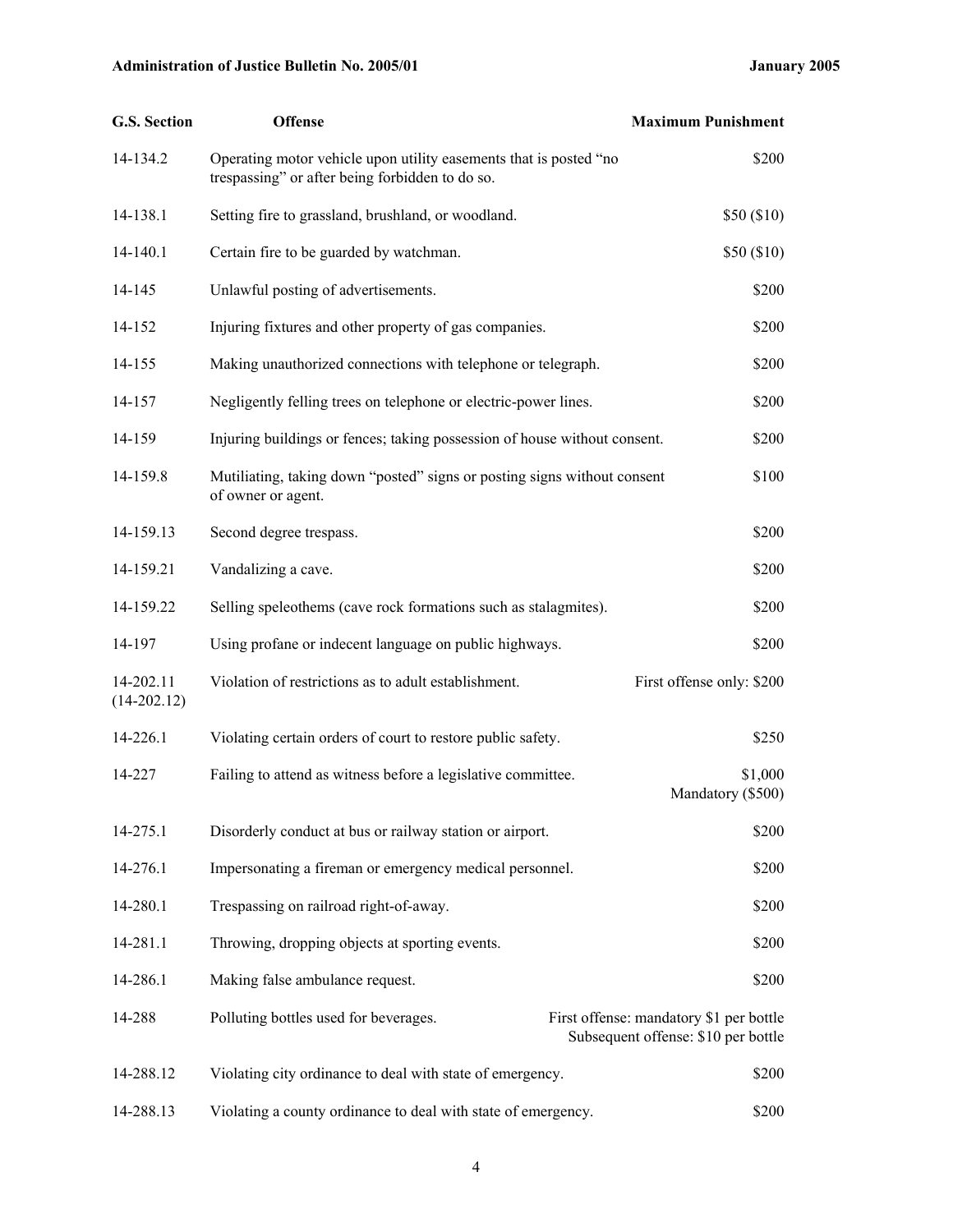| <b>G.S. Section</b> | <b>Offense</b>                                                                                                                | <b>Maximum Punishment</b>                        |
|---------------------|-------------------------------------------------------------------------------------------------------------------------------|--------------------------------------------------|
| 14-288.13           | Violating a county ordinance to deal with state of emergency.                                                                 | \$200                                            |
| 14-288.14           | Violating proclamation of chair of board of county commissioners<br>extending emergency restrictions imposed in municipality. | \$200                                            |
| 14-313              | Failure of retail distributor of tobacco products to post<br>sign regarding sale to minors.                                   | Infraction: First offense only<br>Mandatory \$25 |
| 14-317              | Permitting minors to enter barrooms or billiard rooms.                                                                        | \$200                                            |
| 14-321              | Failing to pay minors for doing certain work.                                                                                 | \$200                                            |
| 14-355              | Blacklisting employees.                                                                                                       | \$500                                            |
| 14-358              | Violation of certain contracts between landlord and tenant.                                                                   | \$200                                            |
| 14-359              | Tenant neglecting crop; landlord failing to make advances;<br>harboring or employing delinquent tenant.                       | \$200                                            |
| 14-363.1            | Giving baby chicks or other fowl or rabbits under 8 weeks<br>of age as pets or novelties.                                     | \$200                                            |
| 14-382              | Adjoining owner polluting water on lands used for dairy purposes.                                                             | \$200                                            |
| 14-384              | Injuring or tearing down notices and advertisements.                                                                          | \$200                                            |
| 14-385              | Defacing or destroying legal notices and advertisements.                                                                      | \$200                                            |
| 14-395              | Commercialization of American Legion emblem; wearing by nonmembers.                                                           | \$200                                            |
| 14-399.2            | Selling certain plastic yoke and ring type holding devices that<br>do not meet statutory requirements.                        | \$200<br>Mandatory (\$50)                        |
| 14-401.7            | Persons, firms, banks and corporations dealing in securities<br>on commission taxed as a private banker.                      | \$500<br>Mandatory (\$100)                       |
| 14-401.9            | Parking vehicle in private parking space without permission.                                                                  | \$10                                             |
| 14-401.13           | Failure to give notice of right to cancel in off-premises sales or failing<br>to refuse to honor notice of cancellation.      | \$200                                            |
| 14-401.17           | Unlawful removal or destruction of electronic dog collars.                                                                    | First offense only: \$200                        |
| 14-458              | Computer trespass if no damage to property of another.                                                                        | \$200                                            |
| 14-460              | Riding on train unlawfully.                                                                                                   | \$200                                            |
| 19A-35              | Pet shop, kennel failing to adequately care for animals.                                                                      | \$1,000 (\$5 per animal)                         |
| 19A-36              | Violation of law relating to seizing, impoundment and custody of<br>animal by dog warden.                                     | \$100 (\$50)                                     |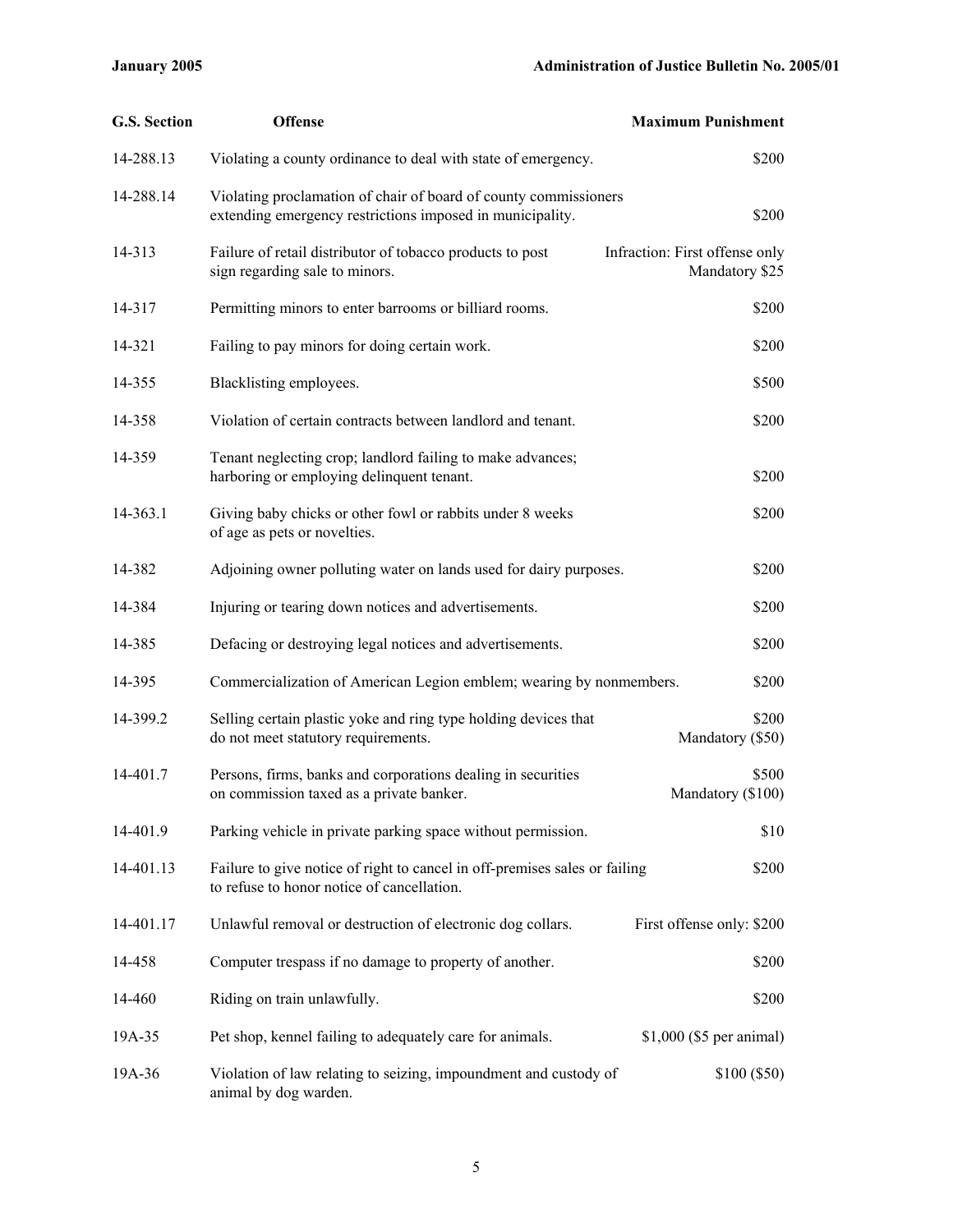| G.S. Section               | <b>Offense</b>                                                                                                                                                                              | <b>Maximum Punishment</b>    |
|----------------------------|---------------------------------------------------------------------------------------------------------------------------------------------------------------------------------------------|------------------------------|
| 20-59                      | Lienor who holds certificate of title failing to surrender<br>title when lien satisfied.                                                                                                    | \$200                        |
| 20-74                      | Making a false statement about the date a vehicle was transferred.                                                                                                                          | \$200                        |
| 20-77                      | Operator of business for garaging, repairing, parking, or storing<br>vehicles for the public failing to file an unclaimed vehicle report with DMV.                                          | \$200                        |
| 20-79.2                    | Driving a motor vehicle with a Dealer-Transporter plate in violation<br>of restrictions on license plate.                                                                                   | \$50                         |
| 20-111                     | Giving, lending, or borrowing of a license plate for the purpose of<br>using it on some motor vehicle other than that for which it is issued.                                               | \$200                        |
| 20-215.4                   | Violation of any DMV rule or regulation regarding motor carriers<br>transporting migratory farm workers.                                                                                    | \$200                        |
| 20-219.2                   | Unauthorized parking in leased parking space.                                                                                                                                               | \$10                         |
| 20-279.30<br>$(20-279.31)$ | Willfully failing to return license if insurance cancelled.                                                                                                                                 | \$200                        |
| 20-327                     | Violating Driver Training School Licensing law.                                                                                                                                             | \$200                        |
| 20-371                     | Violating professional housemoving laws.                                                                                                                                                    | \$500                        |
| 20-390                     | Refusal to permit Dep't of Crime Control and Public Safety to inspect<br>records.                                                                                                           | \$5,000 (\$500)              |
| 20-396                     | (a) Seeking to evade motor carrier laws.<br>(b) Motor carrier failing to make report as required.                                                                                           | \$500<br>\$5,000             |
| 47-30<br>$(47-32.2)$       | Violating plats and subdivisions mapping requirements.                                                                                                                                      | \$500 (\$50)                 |
| 47-32<br>$(47-32.2)$       | Photographic copies of plats used in special proceedings must<br>comply with register of deed specifications.                                                                               | \$500 (\$50)                 |
| 53-86                      | Bank director or officer accepting fees.                                                                                                                                                    | \$200                        |
| 53-127                     | Unlawfully using terms indicating that business is bank or<br>trust company.                                                                                                                | \$500                        |
| 58-3-60                    | Insurance company failing to properly publish assets and liabilities.<br>$(\$500)$                                                                                                          | \$1,000                      |
| 58-16-20                   | Insurance company owned or controlled by foreign government<br>prohibited from doing business.                                                                                              | \$200                        |
| 58-24-180                  | (a) Soliciting membership in unlicensed fraternal benefit society<br>(b) Society neglecting or refusing to comply or violating certain<br>provisions of law on Fraternal benefit societies. | \$5,000 (\$1,000)<br>\$5,000 |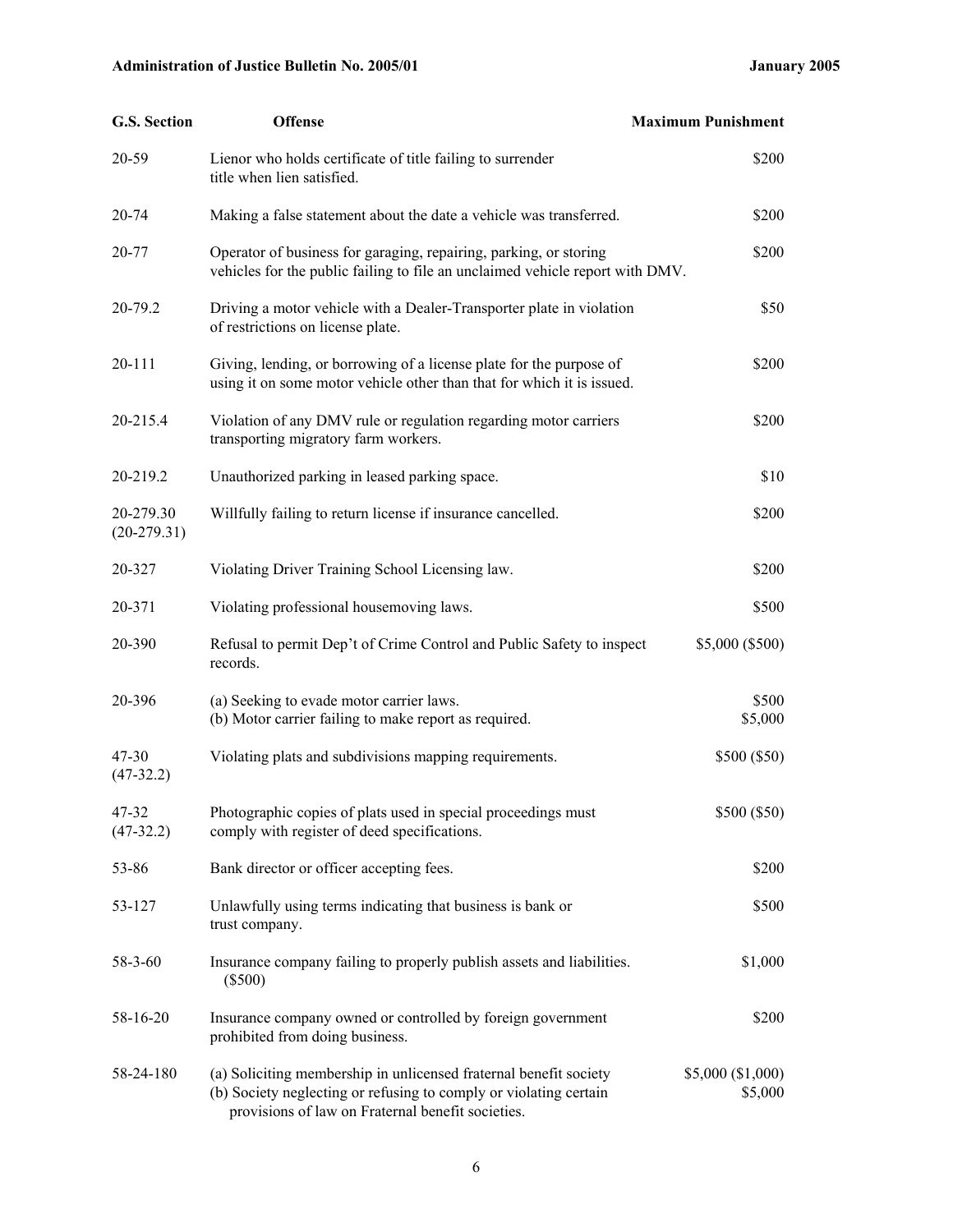| <b>G.S. Section</b> | <b>Offense</b>                                                                                                                                                                                                                                                                                                          | <b>Maximum Punishment</b>                                      |
|---------------------|-------------------------------------------------------------------------------------------------------------------------------------------------------------------------------------------------------------------------------------------------------------------------------------------------------------------------|----------------------------------------------------------------|
| 58-25-70            | Unauthorized wearing of badges, etc. of fraternal organization.                                                                                                                                                                                                                                                         | \$200                                                          |
| 58-28-45            | Violating Unauthorized Insurers Act.                                                                                                                                                                                                                                                                                    | \$5,000 (\$1,000)                                              |
| 58-31-60            | State employee attempting to influence Employee Insurance Committee.                                                                                                                                                                                                                                                    | \$200                                                          |
| 58-33-110           | Agents signing certain blank insurance policies.                                                                                                                                                                                                                                                                        | \$5,000 (\$1,000)                                              |
| 58-43-35            | Insurance agent issuing fire policies contrary to law.                                                                                                                                                                                                                                                                  | \$5,000 (\$1,000)                                              |
| 58-50-70            | Violation of Articles 50 through 55 of Chapter 58.                                                                                                                                                                                                                                                                      | \$5,000                                                        |
| 58-57-80            | Creditor requiring credit life insurance or credit accident insurance<br>in excess of authorized amounts.                                                                                                                                                                                                               | \$2,000                                                        |
| 62-313              | Public utility refusing to permit Utilities Comm'n to inspect records                                                                                                                                                                                                                                                   | \$5,000 (\$500)                                                |
| 62-319              | Unlawfully riding on train.                                                                                                                                                                                                                                                                                             | \$200                                                          |
| 62-325              | a. Unlawful motor carrier operations.                                                                                                                                                                                                                                                                                   | First offense: \$500                                           |
|                     | b. Motor carrier failing to file required reports.                                                                                                                                                                                                                                                                      | Subsequent offense: \$2,000<br>\$5000                          |
| 62-327              | Public utility making gifts to members of Utilities Comm'n.                                                                                                                                                                                                                                                             | \$200                                                          |
| $63 - 35$           | Violating Model Airport Zoning Act.                                                                                                                                                                                                                                                                                     | \$200                                                          |
| 63A-7               | Violating ordinance of the NC Global TransPark Authority.                                                                                                                                                                                                                                                               | \$200                                                          |
| 66-10               | Failure of dealers of scrap, salvage, or surplus to keep record of<br>person from whom scrap is purchased.                                                                                                                                                                                                              | \$50                                                           |
| 66-16               | Violating provisions regarding manufacture and sale of matches.                                                                                                                                                                                                                                                         | First offense: $$25$ (\$5)<br>Subsequent offense: \$200 (\$25) |
| 66-27.5             | Dealer selling house trailer of certain size without two doors.                                                                                                                                                                                                                                                         | \$200                                                          |
| 66-68<br>$(66-71)$  | Failure of business acting under assumed name to file certificate.                                                                                                                                                                                                                                                      | \$200                                                          |
| 66-169              | Public official knowingly permitting inspection of records of<br>precious metals business.                                                                                                                                                                                                                              | \$500                                                          |
| 66-257              | Peddler or itinerant merchant (a) failing to get permission of landowner<br>before selling from property (b) failing to produce registration certificate,<br>(c) failing to provide identifying information upon request or providing false<br>information, or (d) knowingly giving false information when registering. | \$200                                                          |
| $67-2$              | Permitting female dog to run at large when in heat.                                                                                                                                                                                                                                                                     | \$200                                                          |
| $67-3$              | Refusing to kill dog that kills domestic animals or letting it<br>run at large.                                                                                                                                                                                                                                         | \$200                                                          |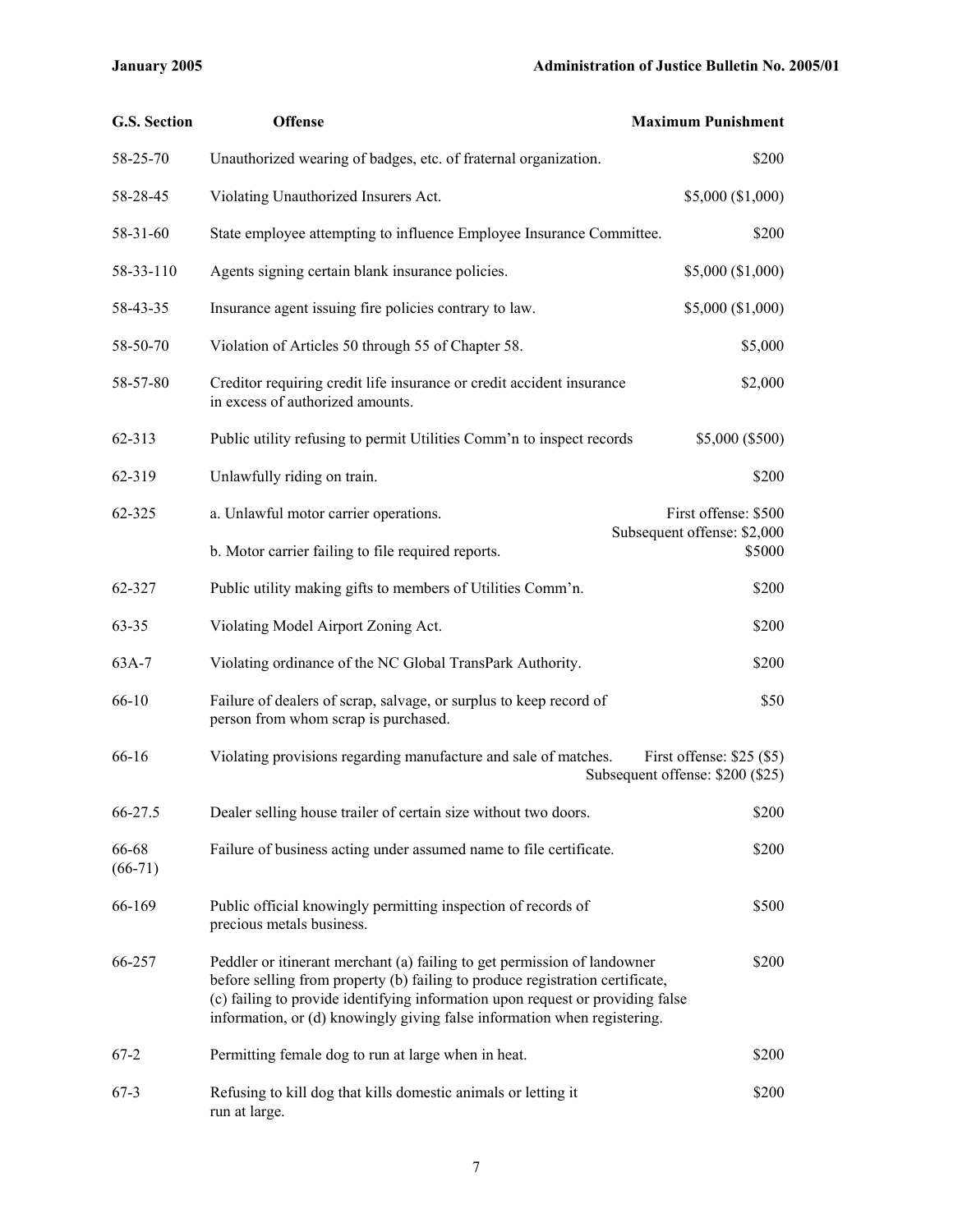| G.S. Section       | <b>Offense</b>                                                                                                                                                                                      | <b>Maximum Punishment</b> |
|--------------------|-----------------------------------------------------------------------------------------------------------------------------------------------------------------------------------------------------|---------------------------|
| $67-4$             | Failing to kill a mad dog.                                                                                                                                                                          | \$200                     |
| $67-4.2$           | Failing to leave dangerous dog confined; permitting dangerous dog to<br>go off owner's premises unrestrained; transferring ownership of<br>dangerous dog without providing required written notice. | \$200                     |
| $67-12$            | Permitting dog to run at large at night.                                                                                                                                                            | \$200                     |
| $67-16$            | Failing to discharge duties under License Tags on Dogs law.                                                                                                                                         | \$200                     |
| 68-16              | Allowing livestock to run at large.                                                                                                                                                                 | \$200                     |
| 68-21              | Illegally releasing or receiving impounded livestock.                                                                                                                                               | \$200                     |
| 68-22              | Failing to feed and water impounded livestock.                                                                                                                                                      | \$200                     |
| 68-25              | Permitting domestic fowls to run at large after notice.                                                                                                                                             | \$200                     |
| 68-42<br>$(68-44)$ | Allowing stock to run at large on outer banks.                                                                                                                                                      | \$200                     |
| $72 - 7.1$         | Admittance of pets to hotel rooms.                                                                                                                                                                  | \$200                     |
| $72 - 30$          | Registration at hotel to be in true name.                                                                                                                                                           | \$200                     |
| 74-64              | Mining operator violating provisions of Mining Act.                                                                                                                                                 | \$1,000 (\$100)           |
| 74-87              | Person engaged in exploration activity for uranium violating act.                                                                                                                                   | \$1,000 (\$100)           |
| 74D-2              | Disclosure of confidential information by Alarm License Board.                                                                                                                                      | \$200                     |
| $75 - 12$          | Refusal to furnish information required under Chapter.                                                                                                                                              | (\$1000) <sup>7</sup>     |
| 76-41              | Obstructing waters of Currituck Sound.                                                                                                                                                              | \$200                     |
| 76-42              | Lumberman to remove obstructions placed in Albemarle Sound.                                                                                                                                         | \$50(\$1)                 |
| 76-43              | Anchorage in range of lighthouses.                                                                                                                                                                  | \$50                      |
| 76-47              | Acting as vessel pilot without a license.                                                                                                                                                           | \$200                     |
| 76-57              | Rafts to exercise care in passing buoys.                                                                                                                                                            | \$50                      |
| 77-37              | Violating regulation for Lake Wylie and shoreline area.                                                                                                                                             | \$200                     |
| 80-22              | Altering timber trademark.                                                                                                                                                                          | \$200                     |
| 80-23              | Possession of branded logs without consent.                                                                                                                                                         | \$200                     |

 <sup>7</sup> The statute lists \$1,000 as the minimum, but lists no maximum. Since generally the maximum for a Class 3 misdemeanor is \$200, \$1,000 is probably the minimum and the maximum fine.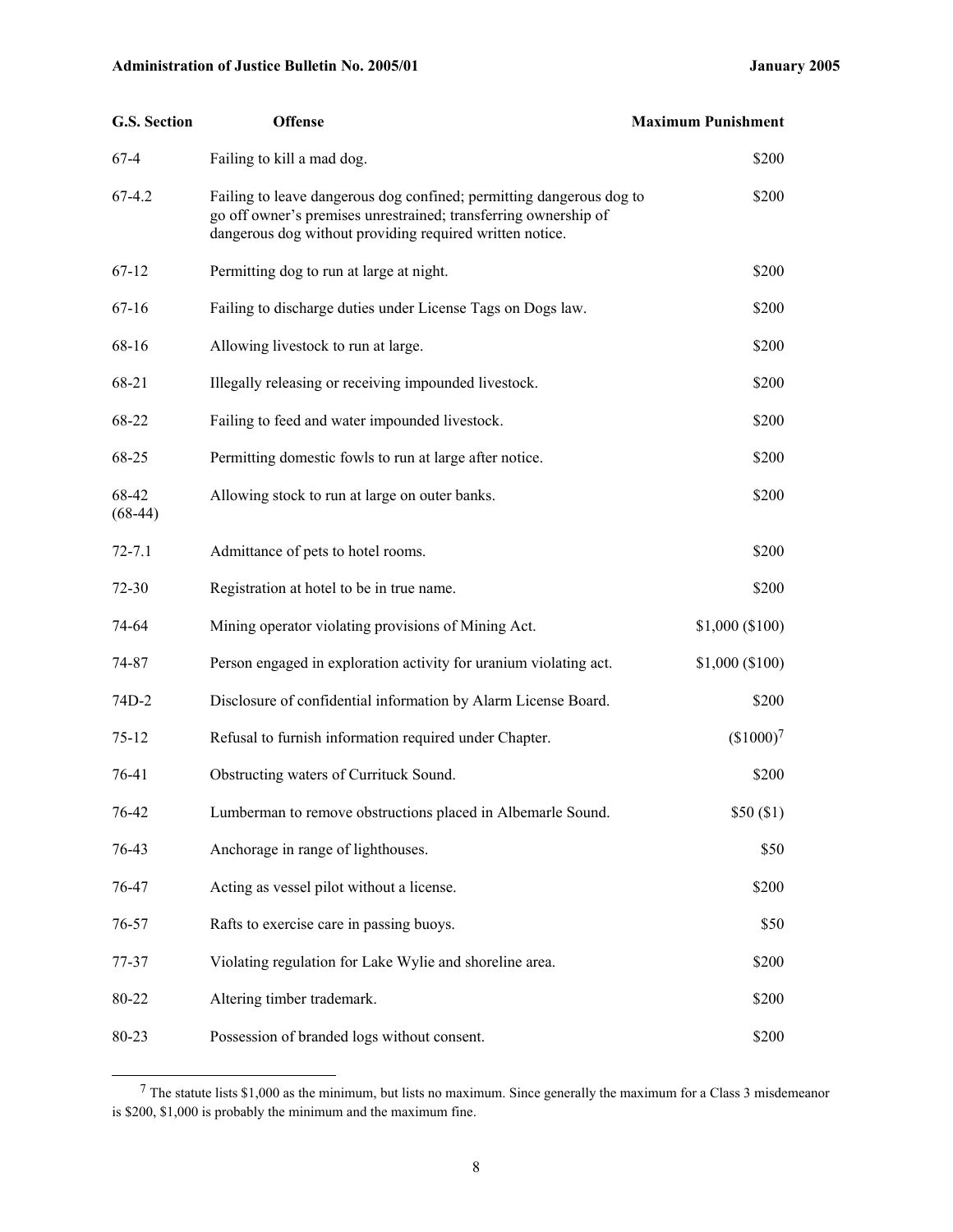| G.S. Section             | <b>Offense</b>                                                                                                                                                                                                                                                                                                                                                                                                                                                                           | <b>Maximum Punishment</b> |
|--------------------------|------------------------------------------------------------------------------------------------------------------------------------------------------------------------------------------------------------------------------------------------------------------------------------------------------------------------------------------------------------------------------------------------------------------------------------------------------------------------------------------|---------------------------|
| 84-2                     | Private practice of law by certain disqualified court and public.<br>officials.                                                                                                                                                                                                                                                                                                                                                                                                          | $(\$200)^8$               |
| 86A-20                   | a. Practice barbering without certificate of registration.<br>b. Obtaining a certificate of registration for money or by fraudulent<br>representation.<br>c. Practicing barbering by fraudulent misrepresentations.<br>d. Willful failure to display barbering certificate of registration.<br>e. Practicing barbering while registration is suspended or revoked.<br>f. Permitting employee to practice as a barber unless has certificate of<br>registration or registered apprentice. | \$200                     |
| 89B-15                   | Violation of forester registration laws.                                                                                                                                                                                                                                                                                                                                                                                                                                                 | \$200                     |
| $90 - 12$                | Holder of limited license to practice medicine practicing beyond<br>boundaries described in license or at place other than clinics that<br>specialize in treatment of indigent patients.                                                                                                                                                                                                                                                                                                 | \$50(\$25)                |
| $90-95(d)(4)$            | Possession of $\frac{1}{2}$ oz. or less of marijuana or 1/20 oz. of extracted resin<br>of marijuana (hashish). <sup>9</sup>                                                                                                                                                                                                                                                                                                                                                              | \$200                     |
| 90-178.3<br>$(90-178.7)$ | Practicing midwifery without approval from joint subcommittee<br>of NC Medical Board and Board of Nursing.                                                                                                                                                                                                                                                                                                                                                                               | \$200                     |
| 90-210.81                | Secretary or secretary-treasurer of Mutual Burial Association failing<br>to file annual report of financial condition with Board of Funeral<br>Service.                                                                                                                                                                                                                                                                                                                                  | \$200                     |
| $93 - 13$                | Violation of Chapter regulating certified public accountants.                                                                                                                                                                                                                                                                                                                                                                                                                            | \$1,000 (\$100)           |
| 95-69.18                 | Operate boiler or pressure vessel without inspection certificate.                                                                                                                                                                                                                                                                                                                                                                                                                        | \$1,000                   |
| 95-73<br>$(95-75)$       | Resident creditor trying to collect debt against NC wage earner<br>out-of-state to avoid exemptions.                                                                                                                                                                                                                                                                                                                                                                                     | \$200                     |
| 95-74<br>$(95-75)$       | Counseling resident creditor to try to collect debt out-of-state<br>to avoid exemptions.                                                                                                                                                                                                                                                                                                                                                                                                 | \$200                     |
| 95-104                   | Violating provisions regarding payment for benefit of labor organizations.                                                                                                                                                                                                                                                                                                                                                                                                               | \$1,000 (\$100)           |
| 97-21                    | Employer making deduction from employee's pay for contribution to<br>benefit fund.                                                                                                                                                                                                                                                                                                                                                                                                       | \$500                     |
| $103 - 2$                | Hunting with gun on Sunday.                                                                                                                                                                                                                                                                                                                                                                                                                                                              | \$200                     |
| 105-233                  | Officers or employees willfully failing to comply with tax law.                                                                                                                                                                                                                                                                                                                                                                                                                          | \$1,000 (\$100)           |

<sup>&</sup>lt;sup>8</sup> The statute lists \$200 as the minimum, but lists no maximum. Since generally the maximum for a Class 3 misdemeanor is \$200, that amount is probably both the minimum and the maximum fine.

 $9$  G.S. 90-95(d)(4) provides that any sentence of imprisonment must be suspended and the judge may not require at the time of sentencing that defendant serve a period of imprisonment as a special condition of probation. Even though the statute uses the word "judge," it does not require a suspended sentence. Therefore, a magistrate can take a guilty plea to this offense.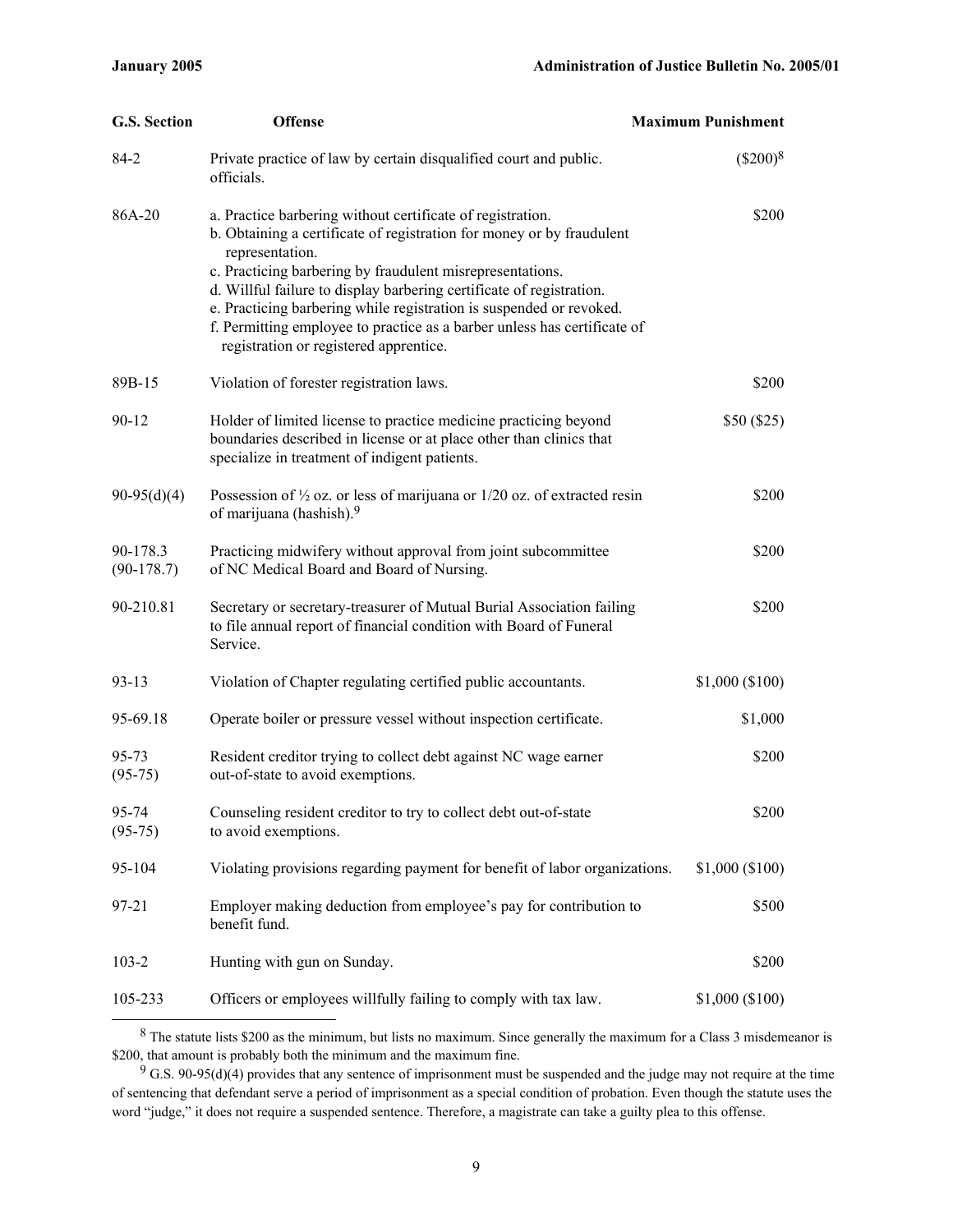| G.S. Section | <b>Offense</b>                                                                                                                 | <b>Maximum Punishment</b>                                           |
|--------------|--------------------------------------------------------------------------------------------------------------------------------|---------------------------------------------------------------------|
| 105-234      | Aiding or abetting officers, agents or employees in violation<br>of tax law.                                                   | \$1,000<br>(\$100)                                                  |
| 105-296      | Tax assessor or other employee disclosing confidential tax information<br>regarding business enterprise.                       | \$50                                                                |
| 105-316.6    | Violation of requirement to obtain tax permit before moving mobile home.                                                       | \$200                                                               |
| 105-369      | Tax collector willfully advertising tax lien knowing that property not subject<br>to lien.                                     | \$200                                                               |
| 105-449.51   | Motor carriers using out-of-state fuel who operating motor<br>vehicle without carrying required registration card.             | \$200 (\$10)                                                        |
| 106-65.48    | Interference with Comm'r of Agriculture in carrying out duties under NC<br>Biological Organism Act or other violation of Act.  | \$200                                                               |
| 106-92.14    | Violating provisions of Agricultural Liming Materials and Landplaster<br>Act.                                                  | \$1,000<br>Mandatory (\$200)                                        |
| 106-189.2    | Selling immature apples.                                                                                                       | \$200 (\$100)                                                       |
| 106-196      | Violating provision of Marketing and Branding Farm Products<br>Act or interfering with employee carrying out duties under Act. | \$200                                                               |
| 106-202.19   | Violating Plant Protection and Conservation Act.                                                                               | First offense: \$500 (\$100)<br>Subsequent offense: \$1,000 (\$500) |
| 106-245.24   | Violating NC Egg Law.                                                                                                          | \$200                                                               |
| 106-255      | Violating law regarding inspection of ice cream plants, creameries<br>and cheese factories.                                    | First offense: \$25<br>Subsequent offense: \$200                    |
| 106-277.24   | Violating North Carolina Seed Law.                                                                                             | \$500                                                               |
| 106-310      | Failing to bury hog dying natural death.                                                                                       | \$10<br>Mandatory (\$5)                                             |
| 106-311      | Failing to segregate and secure swine affected with infectious disease.                                                        | \$200                                                               |
| 106-404      | Owner failing to kill animal affected with glanders.                                                                           | \$200                                                               |
| 106-423.1    | Preventing inspection of premises or interfering with Comm'r of Agriculture<br>in carrying out duties regarding plant pests.   | \$200                                                               |
| 106-454      | Operator of tobacco warehouse failing to give seller bill stating<br>charges.                                                  | First offense only::\$200                                           |
| 106-455      | Tobacco purchases to be paid for by cash or check payable to order.                                                            | \$200                                                               |
| 106-464      | Violating provisions regarding leaf tobacco sales.                                                                             | \$200                                                               |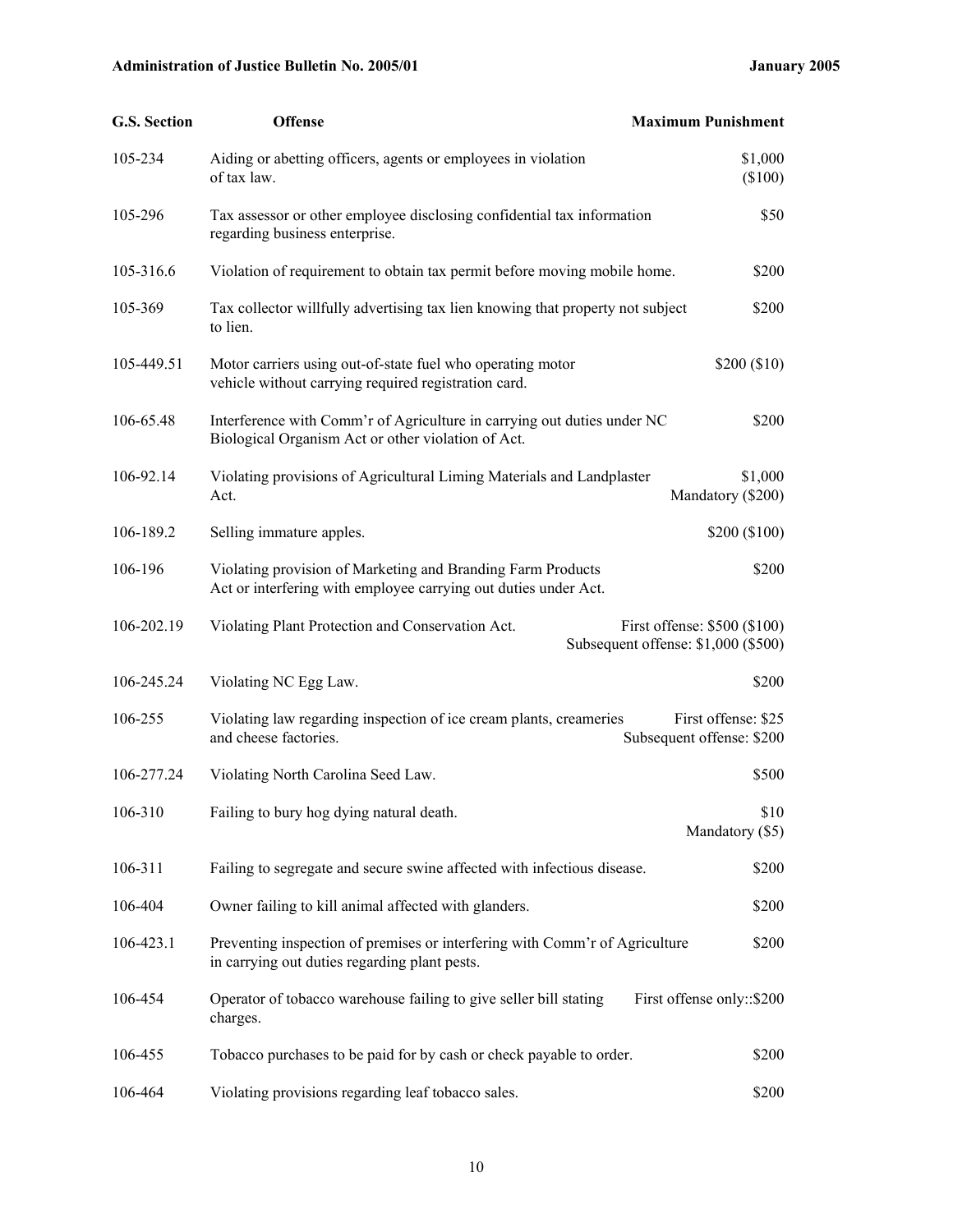| <b>G.S. Section</b> | <b>Offense</b>                                                                                                                                                                           | <b>Maximum Punishment</b> |
|---------------------|------------------------------------------------------------------------------------------------------------------------------------------------------------------------------------------|---------------------------|
| 106-514             | Unlawful entry on fairgrounds or agricultural or horticultural society.                                                                                                                  | \$200                     |
| 106-515             | Assisting unlawful entry on grounds of fair association.                                                                                                                                 | \$200                     |
| 106-518             | Carnivals and vendors and exhibitors near fair required to get permit.                                                                                                                   | \$200                     |
| 106-644             | Attempting to prevent inspection under NC Bee and Honey Act.                                                                                                                             | \$200                     |
| 106-764             | Violating Aquaculture Development Act.                                                                                                                                                   | \$200                     |
| 110-20.1            | Exhibiting child under age of 18 who is mentally ill or mentally retarded.                                                                                                               | \$200                     |
| 113-25              | Failure of person engaged in manufacture of product from mineral resources<br>to notify Dep't of Environment and Natural Resources.                                                      | \$25(\$5)                 |
| 113-55              | Refusal of person to assist or allow use of equipment by forest ranger<br>to extinguish forest fire.                                                                                     | \$100 (\$50)              |
| 113-58              | Destroying posted forestry notice.                                                                                                                                                       | \$200                     |
| 113-60.29           | Violating provisions regarding regulation of open fires.                                                                                                                                 | \$200                     |
| 113A-42             | Violating provision of Natural and Scenic Rivers Act.                                                                                                                                    | \$50                      |
| 113A-195            | Official disclosing information obtained from production report<br>for primary forest product assessment.                                                                                | \$50                      |
| 115B-6              | Misrepresenting eligibility for tuition waivers.                                                                                                                                         | \$200                     |
| 115C-45             | Failing to appear in response to a subpoena from a local school board.                                                                                                                   | \$200                     |
| $115C-288(g)$       | Principal failing to report certain acts occurring on school property to<br>law enforcement agency.                                                                                      | \$200                     |
| 115C-379            | School official failing to comply with instructions from State Board of<br>Education regarding unlawful absences.                                                                        | \$200                     |
| 115C-380            | Parent violating compulsory attendance law.                                                                                                                                              | \$200                     |
| 115C-525            | Failing to perform duties imposed regarding school fire hazards.                                                                                                                         | \$500                     |
| 115C-534            | Duty of school board to insure school property.                                                                                                                                          | \$200                     |
| 115D-96             | Operating proprietary school without license and bond.                                                                                                                                   | \$200                     |
| 116-235             | a. Aiding and abetting student to be unlawfully absent from School of Science<br>and Math.<br>b. Violating an ordinance regulating traffic and parking at School of Science<br>and Math. | \$200                     |
| $121 - 4$           | Violating rules adopted by Historical Comm'n governing use of historical,<br>architectural, archaeological, or cultural properties.                                                      | \$200                     |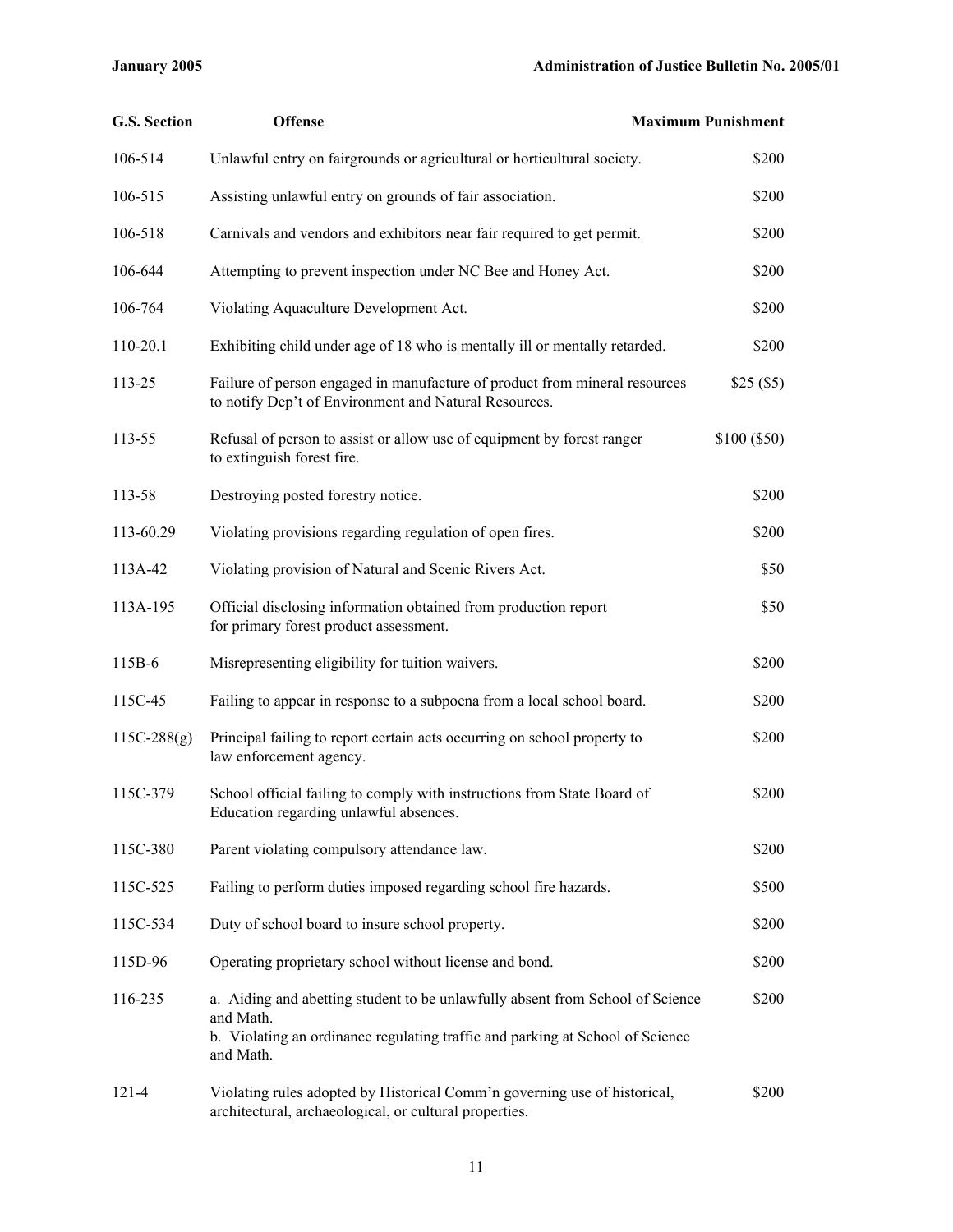| G.S. Section   | <b>Offense</b>                                                                                                                                                                            | <b>Maximum Punishment</b>                        |
|----------------|-------------------------------------------------------------------------------------------------------------------------------------------------------------------------------------------|--------------------------------------------------|
| $121 - 5$      | Removing public record from office where usually kept or altering or<br>destroying record.                                                                                                | \$200                                            |
| 122C-25        | Release of confidential mental health information acquired by Dep't of<br>Human Resources during inspection.                                                                              | \$500                                            |
| 122C-28        | Operating a licensable mental health, developmentally disabled, or<br>substance abuse facility without a license.                                                                         | First offense: \$50<br>Subsequent offense: \$500 |
| 122C-52        | Disclosure of confidential mental health information.                                                                                                                                     | \$500                                            |
| 122C-66        | Failure of employee of mental health, developmentally disabled, or<br>substance abuse facility to report abuse or exploitation or accidental injury<br>of client to designated personnel. | \$500                                            |
| 122C-158       | Permitting access to or examining or removing personnel filed of<br>area mental health authority.                                                                                         | \$500                                            |
| 122C-192       | Release of confidential information acquired for quality assurance.                                                                                                                       | \$500                                            |
| 122C-406       | Violating ordinance adopted by Sec'y of Human Resources regarding<br>Camp Butner.                                                                                                         | \$200                                            |
| $125 - 11$     | Failing to return books to State Library within 30 days of receiving notice.                                                                                                              | \$200                                            |
| 126-27         | Permitting access to unauthorized person of personnel file of state<br>Employee.                                                                                                          | \$500                                            |
| 126-28         | Unauthorized person examining or copying personnel file of state employee.                                                                                                                | \$500                                            |
| $131D-2(b)(2)$ | Operating adult care homes without a license.<br>Subsequent offense: \$500                                                                                                                | First offense: \$50                              |
| 131D-10.7      | Establishing foster care of children or placing children.<br>In residential child-care facilities without a license.                                                                      | First offense: \$50<br>Subsequent offense: \$500 |
| 131E-80        | Release of confidential health information acquired by Dep't of Human<br>Resources during inspection.                                                                                     | \$500                                            |
| 131E-81        | Operating a hospital without a license.                                                                                                                                                   | First offense: \$50<br>Subsequent offense: \$500 |
| 131E-90        | Patient refusing to leave hospital upon discharge.                                                                                                                                        | \$200                                            |
| $131E-109(a)$  | a. Operating nursing home without a license.<br>b. Giving advance notice to nursing home of inspection or violating<br>rules regarding nursing homes.                                     | \$500<br>\$200                                   |
| 131E-141.1     | Operating home care agency without a license.                                                                                                                                             | \$500                                            |
| 131E-151       | Operating ambulatory surgical facility without a license.                                                                                                                                 | First offense: \$50<br>Subsequent offense: \$500 |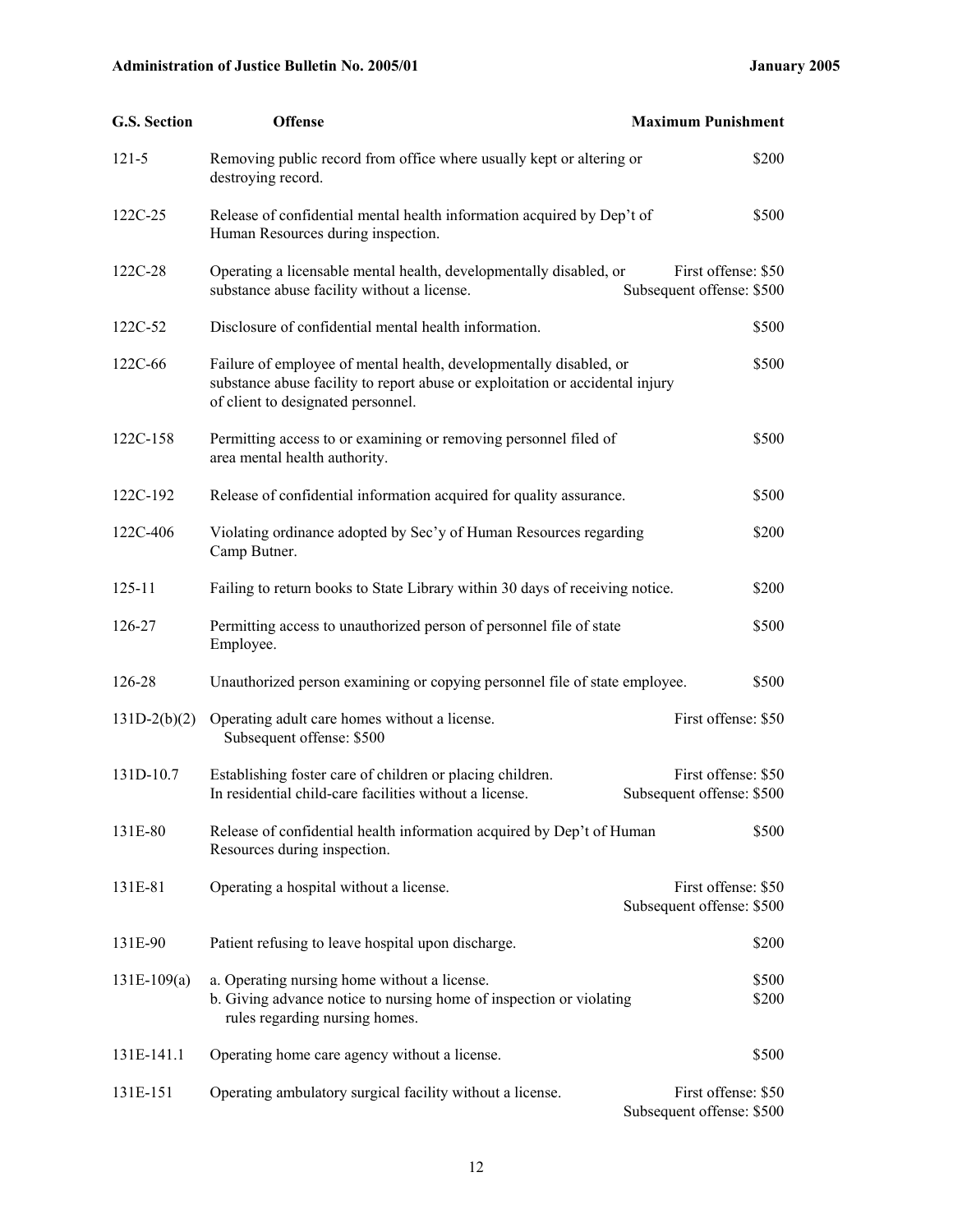| <b>G.S. Section</b> | <b>Offense</b>                                                                                                                                                                                                                   | <b>Maximum Punishment</b> |
|---------------------|----------------------------------------------------------------------------------------------------------------------------------------------------------------------------------------------------------------------------------|---------------------------|
| 131E-154.8          | Disclosing confidential patient information obtained in inspection<br>of nursing pool.                                                                                                                                           | \$500                     |
| 131E-207            | Disclosing confidential patient information obtained in inspection<br>of hospice program.                                                                                                                                        | \$500                     |
| $132 - 3$           | Removing public record from office where it is usually kept or<br>destroying public record in violation of State Archives rules.                                                                                                 | \$500 (\$10)              |
| 133-4               | Violating provisions of chapter involving public works.                                                                                                                                                                          | \$500                     |
| 136-18.4            | Failure of driver of truck or other slow-moving vehicle to use pull-off<br>area provided and thereby impeding traffic.                                                                                                           | \$200                     |
| $136-20(e)$         | Failure of railroad company to install safety devices when ordered to by<br>Sec'y of Transportation.                                                                                                                             | \$100 (\$50)              |
| 136-32.2            | Placing lights that are flashing, moving, rotating in a manner to blind<br>driver, that that resemble traffic lights, or that causes operator of motor<br>vehicle to mistakenly believe that there is approaching some obstacle. | \$200                     |
| 136-91              | Placing glass or other sharp substance or any injurious obstruction on<br>highway or public vehicular area.                                                                                                                      | \$200                     |
| 136-94              | Erecting gate, which when opened, will project over right-of-way of State<br>highway.                                                                                                                                            | \$200                     |
| 136-102             | Billboard obstructing view at entrance to school, church or public<br>institution on public highway.                                                                                                                             | Mandatory \$10            |
| 136-194             | Failure of railroad to maintain cattle guards and private crossings.                                                                                                                                                             | \$200                     |
| $143 - 138(h)$      | Violating State Building Code.                                                                                                                                                                                                   | \$50                      |
| 143-153             | Keeping swine near State institutions.                                                                                                                                                                                           | \$50(\$10)                |
| 143-214.4           | Manufacturing or selling cleaning agents containing phosphorus in<br>violation of statute.                                                                                                                                       | \$50                      |
| 143-215.17          | Violating provisions regarding regulation of use of water resources.                                                                                                                                                             | \$1,000 (\$100)           |
| 143-215.36          | Violating provisions of Dam Safety Law.                                                                                                                                                                                          | \$1,000 (\$100)           |
| 143-215.69          | Violating provisions regarding water and air quality reporting.                                                                                                                                                                  | \$1,000 (\$100)           |
| 143-215.98          | Violating provisions requiring registration of oil terminal facility.                                                                                                                                                            | \$200                     |
| 143-355             | Violating provisions requiring well drilling.                                                                                                                                                                                    | \$50                      |
| 143B-461            | Violating any rule, regulation or ordinance adopted by State Ports<br>Authority regarding streets and parking areas on Ports Authority property.                                                                                 | \$200                     |